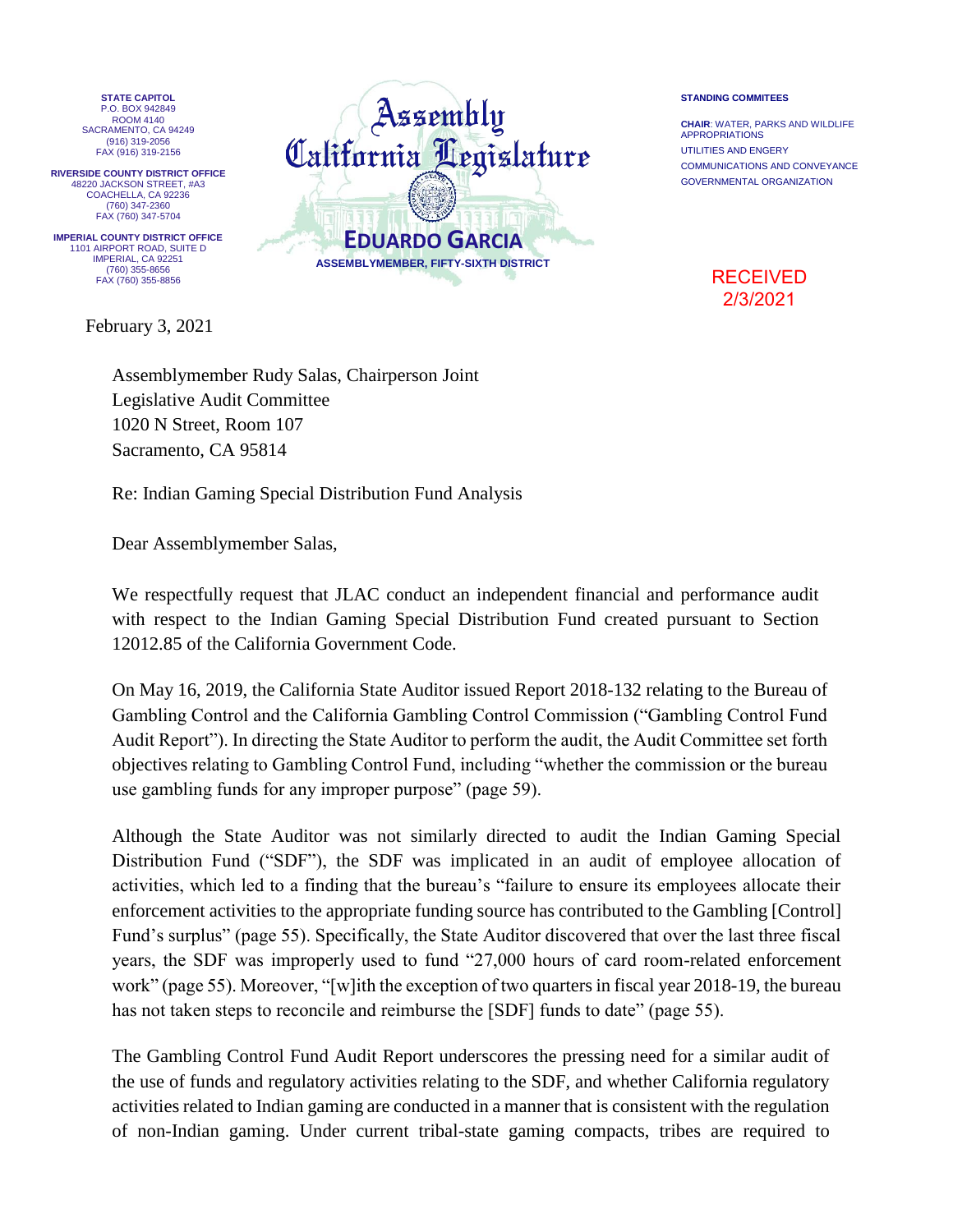reimburse the State for the costs of regulating tribal gaming activities through payments into the SDF. To the extent that these SDF funds are being used to regulate non-tribal gaming, some of these tribal gaming reimbursement payment may constitute "taxes rather than regulatory feeswhich is unlawful," according to the State Auditor.

Therefore, we respectfully request an audit report that includes the following information:

- (1) For the most recent three years, the total amount of moneys appropriated, respectively, to the California Gambling Control Commission, the Department of Justice, the State Department of Public Health, and any other state agencies that have received or are expending moneys appropriated from the SDF;
- (2) For at least the California Gambling Commission, the Department of Justice, and the State Department of Public Health, provide a summary of all of the following information related to SDF:
	- (a) The costs the state agency incurs and a general description of the activities undertaken in the performance of its duties in connection with the implementation and administration of tribal- state gaming compacts,
	- (b) A detailed description of the services or activities that are supported by moneys appropriated from the SDF,
	- (c) How the agency allocates the moneys appropriated from the SDF among the services or activities described in item 2(b) above,
	- (d) The amount of moneys allocated for each service or activity described in item 2(b) above, and
	- (e) The measures of workload completed for each service or activity described in item 2(b) above, and a comparison between the workload related to services and activities occurring in connection with tribalstate gaming compacts and the workload related to similar services and activities that arise from the regulation of horse racing, the California State Lottery, and cardrooms;